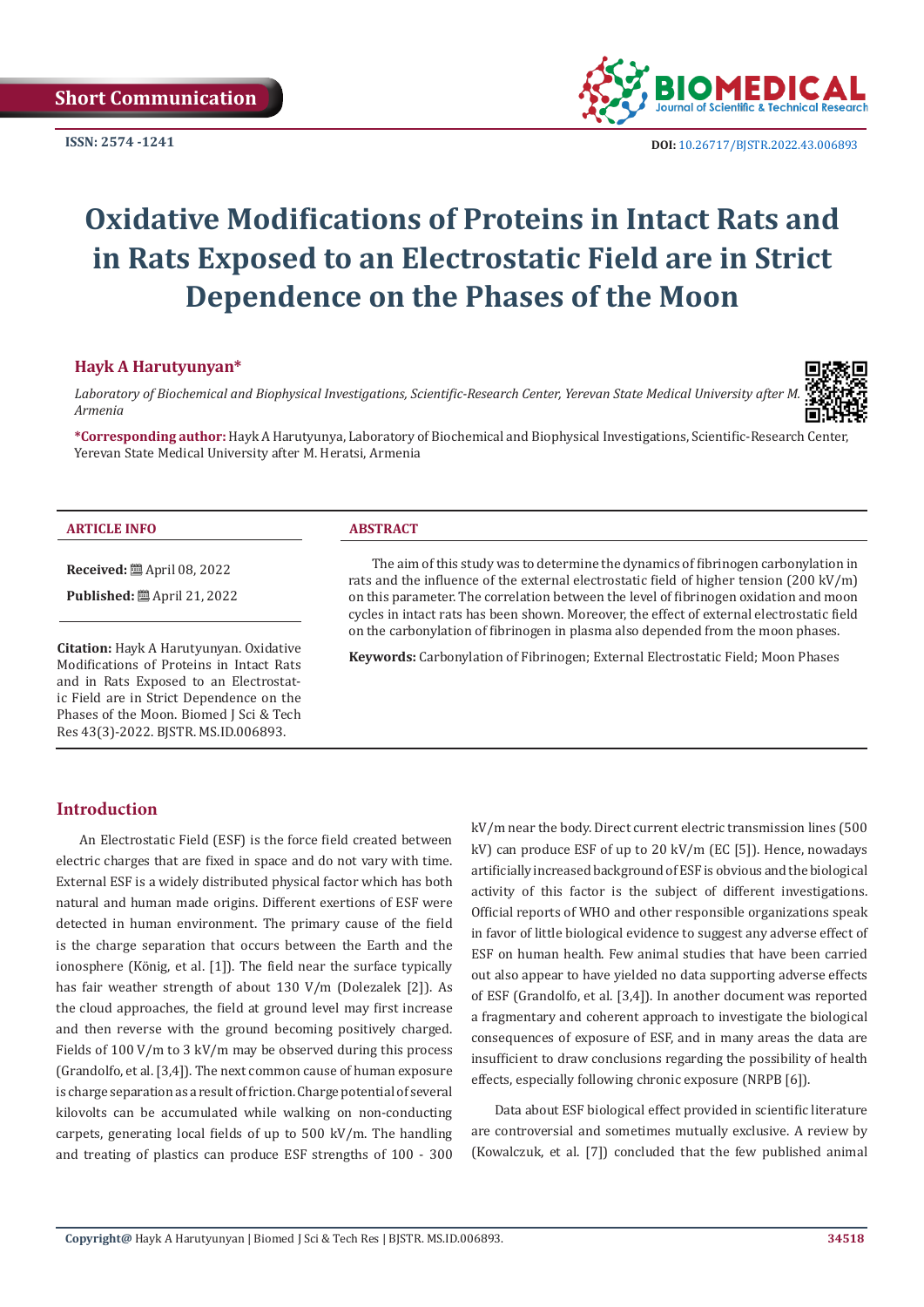studies about static electric field effects provided no evidence of any adverse health effect. On the other hand, Lott and McCain (Lott, et al. [8]) in earlier work showed increased EEG activity and decreased posterior hypothalamic activity during exposure of ESF of 10 kV/m. Marino (Marino, et al. [9]) exposed groups of rats to static electric fields at 0.3 to 19.7 kV/m for 30 days and detected changes in the serum protein fractions. Alterations in the blood plasma and serum proteome at rats exposed to ESF (200 kV/m) were shown also in our investigations (Harutyunyan, et al. [10]). There is increasing experimental evidence that externally applied ESF exerts various effects on oxidative processes and antioxidative defense systems (Seyhan, et al. [11,12]). In general, the inconstancy of the data, shown in several investigations, is at the bottom of the data ambiguity on biological activity of the external ESF (Grandolfo, et al. [3,4,7]). So, there is a question about the reasons for the inconsistency of these data. Current article is addressed to the inconstancy of the data on plasma fibrinogen carbonylation in rats exposed to ESF. Fibrinogen is known as one of the plasma proteins most susceptible to oxidative modification (Stikarova, et al. [13]). Hence, the level of oxidative modification of fibrinogen can reflect the overall status of pro-/antioxidant homeostasis. Literature data on the fibrinogen carbonylation in plasma of intact rats vary widely (0.8-9.0 nmol/mg) (Harutyunyan, et al. [12-14]). The same is true for the data on carbonylation of total plasma protein. The literature data on this parameter in intact rats varies from about 0.1-0.5 to about 5-8 nmol/mg (Kennedy, et al. [15-18]).

Numerous reasons can determine the difference of plasma proteins carbonylation and the ambiguity of data on biological activity of ESF. In this regard, our attention was drawn to the notice from the article of Zimecki M, titled "The lunar cycle: effects on human and animal behavior and physiology". He writes, "The lunar cycle exerts effects on laboratory rats. It is suggested that melatonin and endogenous steroids may mediate the cyclic alterations of physiological processes. The release of neurohormones may be triggered by the electromagnetic radiation and/or the gravitational pull of the moon" (Zimecki [19]). Indeed, the moon has a significant impact on a variety of physiological processes in the body (Tarlow, et al. [20-22]). In particular, the influence of moon cycle might be one of the reasons affecting the state of pro-/antioxidant homeostasis in rats and also might has an impact on biological activity of investigated ESF. In the current paper the data of investigations of the influence (*in vivo*) of ESF (200 kV/m) on the carbonylation of fibrinogen in rats are provided. Several independent series of experiments was carried out in the period of 2011-2013. Both male and female animals were used in the investigations.

#### **Materials and Methods**

Adult albino outbred male rats weighing 163-191g were randomly divided into 4 groups (2 examined and 2 control groups). Rats from examined groups were exposed to ESF (200 kV/m) during 1 h - from 900 to 1000 (acute exposure) and for 6 succeeding days 6 h a day - from 900 to 1500 (chronic exposure). Rats from control groups were subjected for the same time intervals to sham-exposures, during which they stayed in identical conditions, excluding the influence of ESF, when no voltage between electrodes was generated. Sham-exposed controls were used for acute and for chronic exposures separately. During the exposure animals were placed in special plastic cages (5 animals in one cage), which did not disturb applied ESF and allowed rats to move freely. Animals were kept in optimal environmental conditions (constant humidity of air:  $60\%$  and temperature:  $21\degree$ C, 12 h light-dark cycle). They were fed with routine laboratory food for rodents as well as given unlimited access to water.

ESF was generated using locally constructed experimental exposure system (Artsruni, et al. [23]). *E* = 200 kV/m was generated between 2 round electrodes (diameter = 1.5 m) placed on the distance of 30 cm from each other. In order to obtain the ESF of 200 kV/m strength, on the upper electrode the constant negative potential of 60 kV was applied, while the lower electrode was grounded. Blood samples were collected during 10-15 min after the end of short- and long-term exposures to ESF or shamexposures (controls). Blood was obtained by cardiac puncture using polypropylene syringes (B. Braun Melsungen AG). Blood was immediately centrifuged (10 min at  $500 \times g$ ). Obtained plasma was additionally centrifuged at  $4000 \times g$  for 10 min and the supernatant was used for the measurements.

Fibrinogen was isolated from citrated plasma by the sodium sulfate precipitation  $(Na_2SO_4, 10,6 \%)$  final) (Cohen [24]). Carbonylation was measured by the method of Levine (Levine, et al. [25]) using the reaction with 2,4-Dinitrophenylhydrasine (DNPH). Spectrophotometer Hitachi 150-20 UV-VIS (Japan) was used for the absorbance measurements. The protein carbonyl content was expressed in terms of nmol/mg of protein.

Statistical analysis of the results was done using the statistical functions of the GrafPad InStat software (GraphPad Software, Inc., San Diego California USA, www.graphpad.com). Two independent groups were compared using Mann-Whitney U test. All data were expressed as mean ± standard error of mean (M±m). P-value < 0.05 was considered statistically significant.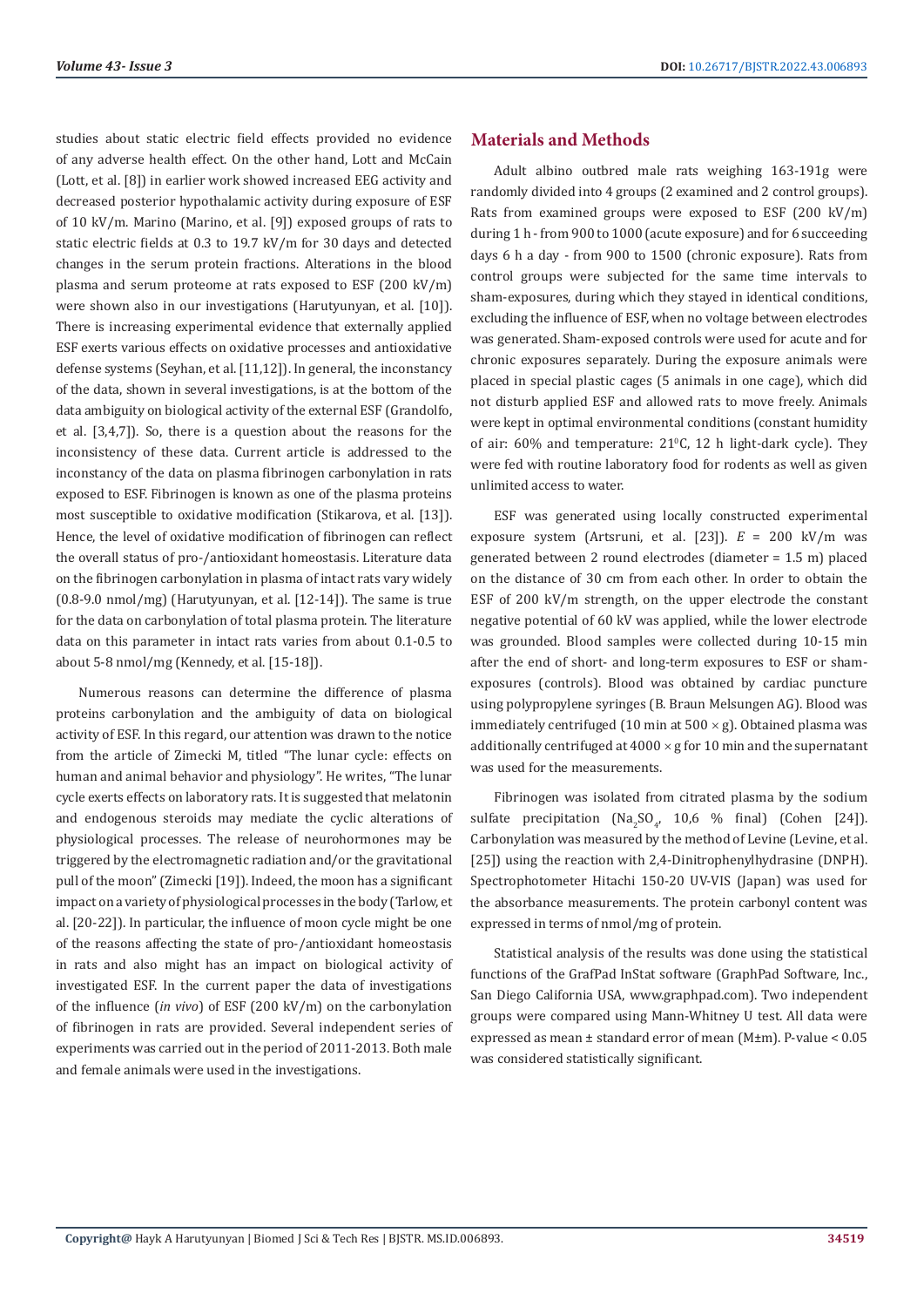### **Results and Discussion**

Obtained data on fibrinogen carbonylation in rats exposed to external ESF were far from being unambiguous. Results of these experiments are presented in Figure 1. It is clearly shown that obtained data on fibrinogen carbonylation in rats after ESF exposure vary from one experiment to another independently from ESF exposure time. Hence, in May 2011 short term action of ESF brought to substantial increase of fibrinogen oxidation at male rats. On the other hand, experiments carried out in Nov 2012 (female) and in

Apr 2013 (male) resulted with diminished values as compared with control. In Dec 2012 (female) we did not detect any significant effect of the short term ESF exposure on fibrinogen carbonylation (Figure 1A). The situation was the same in studying of long term ESF exposure (6 days, 6 hours daily). In the part of experiments (Oct 2011 and Dec 2012) ESF had a positive effect on the oxidative modification of fibrinogen and in the next experiments (Nov 2012 and May 2013) the negative influence of ESF was detected (Figure 1 B). It is worthy of notice that the level of fibrinogen carbonylation vary widely (3 - 12 nmol/mg) in control group also.



**Figure 1:** Fibrinogen carbonylation in rats exposed to external ESF (200 kV/m). Data of experiments carried out during 2011 – 2013. A – after short term ESF exposure (1 hour); B – after long term ESF exposure (6 days, 6 hours daily).

#### **The Following Questions Were Arisen from the Data Provided Above**

Which external factor governs the observed fluctuations of the fibrinogen carbonylation in the control (intact) animals? 2 - What is the reason of the data inconstancy in the research of ESF effect (*in vivo*) on fibrinogen carbonylation? With the goal to clarify these questions the pack of experiments had been initiated in Oct-Dec 2012. The time dependence of the oxidative modification of fibrinogen was investigated during this period. The carbonylation of fibrinogen was measured at certain intervals in intact and ESF

exposed rats. Six animals were assessed at every point. Blood was collected by cardiac puncture twice from every animal (after necessary recovery period - 2 weeks). Thus, 66 female rats (173 g on average) were used in the study and 132 measurements were done in all. The wave curve of the dynamics of fibrinogen carbonylation was observed at intact (control) rats (Figure 2A). The maximal values of studied parameter in control rats were detected on 31 Oct (9.40±0.52 nmol/mg), 15-26 Nov (8.47±0.63 nmol/mg) and on 12 Dec (10.63±1.41 nmol/mg). On the 05 Nov (3.72±0.28 nmol/mg) and 04 Dec (4.91±0.55 nmol/mg) the minimal values of fibrinogen carbonylation in intact animals were observed.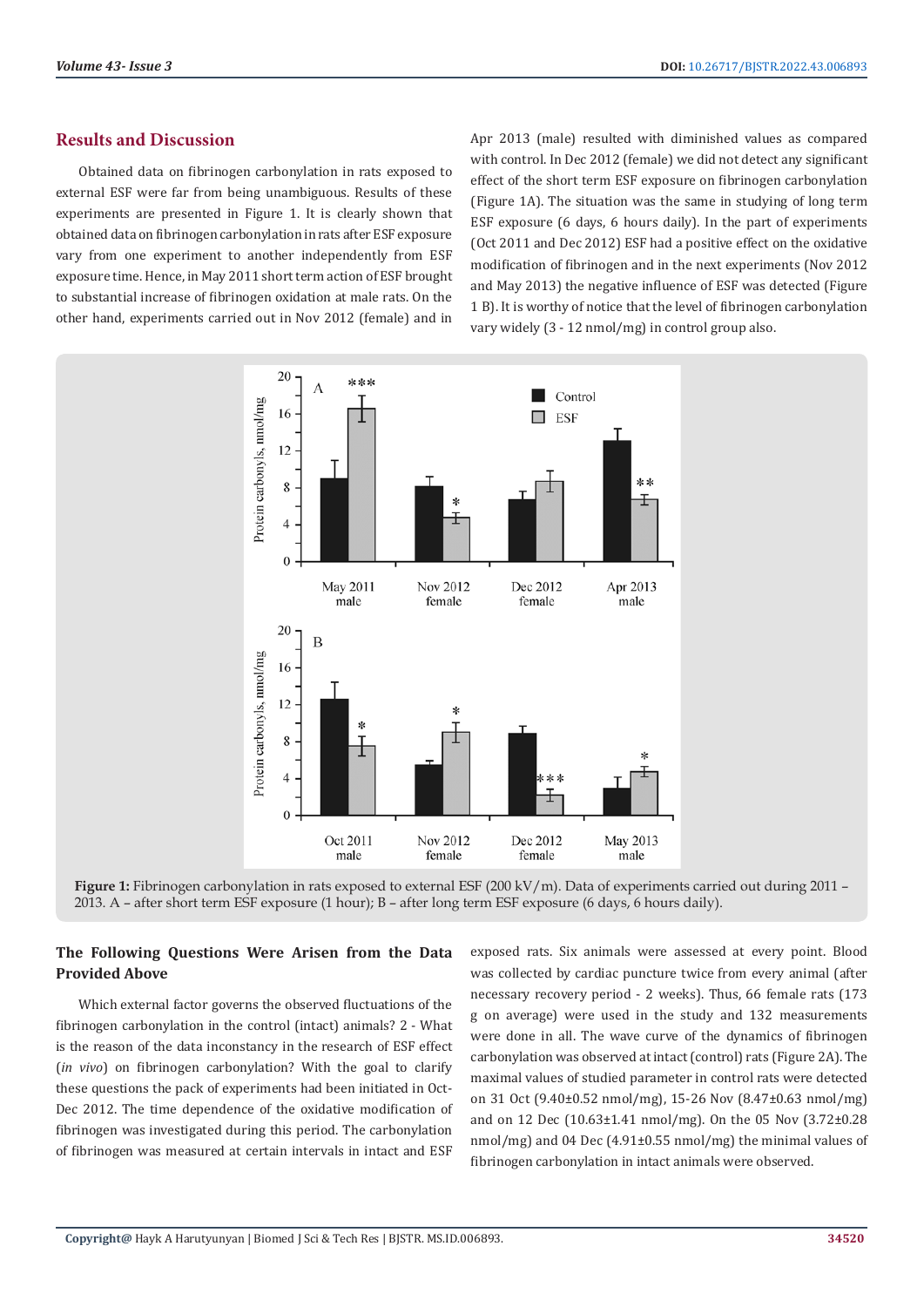

**Figure 2:** Fibrinogen carbonylation and the moon phases. A – The time dependence of the fibrinogen carbonylation in intact rats and in animals exposed to external ESF (200 kV/m). Data of experiments carried out during Oct-Dec 2012. 1 – control (intact animals); 2 – after short term ESF exposure (1 hour); 3 – after long term ESF exposure (6 days, 6 hours daily). \* P<0.05; n=6. B – moon phases for the study period (Oct-Dec 2012). LQ – Last Quarter; NM – New Moon; FQ – First Quarter; FM – Fool Moon.

The values of fibrinogen carbonylation in the control rats oscillated in the substantial ranges in dependence from the measurement date. It was evident that the "wave-length" of this curve equals to about 28-30 days. It seems very similar to duration of the moon cycle. Thus, obtained data on fibrinogen carbonylation were compared with the lunar calendar for mentioned period of time. Data on moon phases were obtained from the Newsletter of Hodgson Observatory [26]. Hence, fibrinogen carbonylation values in intact rats were maximal during First Quarter (FQ) of moon phase (Figure 2B). Then, this parameter dropped down which was coincided with the Fool Moon (FM). At the Low Quarter (LQ) we observed minimal values of fibrinogen oxidation. Next, enhancement of this parameter was shown for New Moon (NM) period. Coincidence of fibrinogen carbonylation data with moon phases seems highly plausible. Above it, the effects of artificially applied ESF (200 kV/m) were manifested and were specific for the certain moon phases only. In particular, we did not observe any significant effect of ESF on the fibrinogen carbonylation of rats at

LQ and FQ phases.On the other hand, at NM and FM the influence of ESF was highly expressed on the oxidative modification of fibrinogen.

Moreover, ESF exposure at NM and FM resulted with opposite effects. While long term ESF exposure (6 days, 6 hours daily) brought to enhanced fibrinogen carbonylation at NM, the diminished oxidation was shown at FM period. The short term ESF exposure (1 h) expressed with reverse results, i.e., enhancement of fibrinogen carbonylation at the period near to FM and diminishing at the period near to NM was observed. Inspite of such correlation between the moon cycle and the oxidative modification of proteins was not described earlier; there are a lot of data evidencing effect of the moon on various biological processes including reproductive behavior, birth rate, blood loss etc. (Abell, et al. [27-29]). Observed correlation seems to be highly speculative. However, further studies need to prove the statement described above. This might mean that the moon phases as an external factor should be taken into account during designing of the biological experiment [30].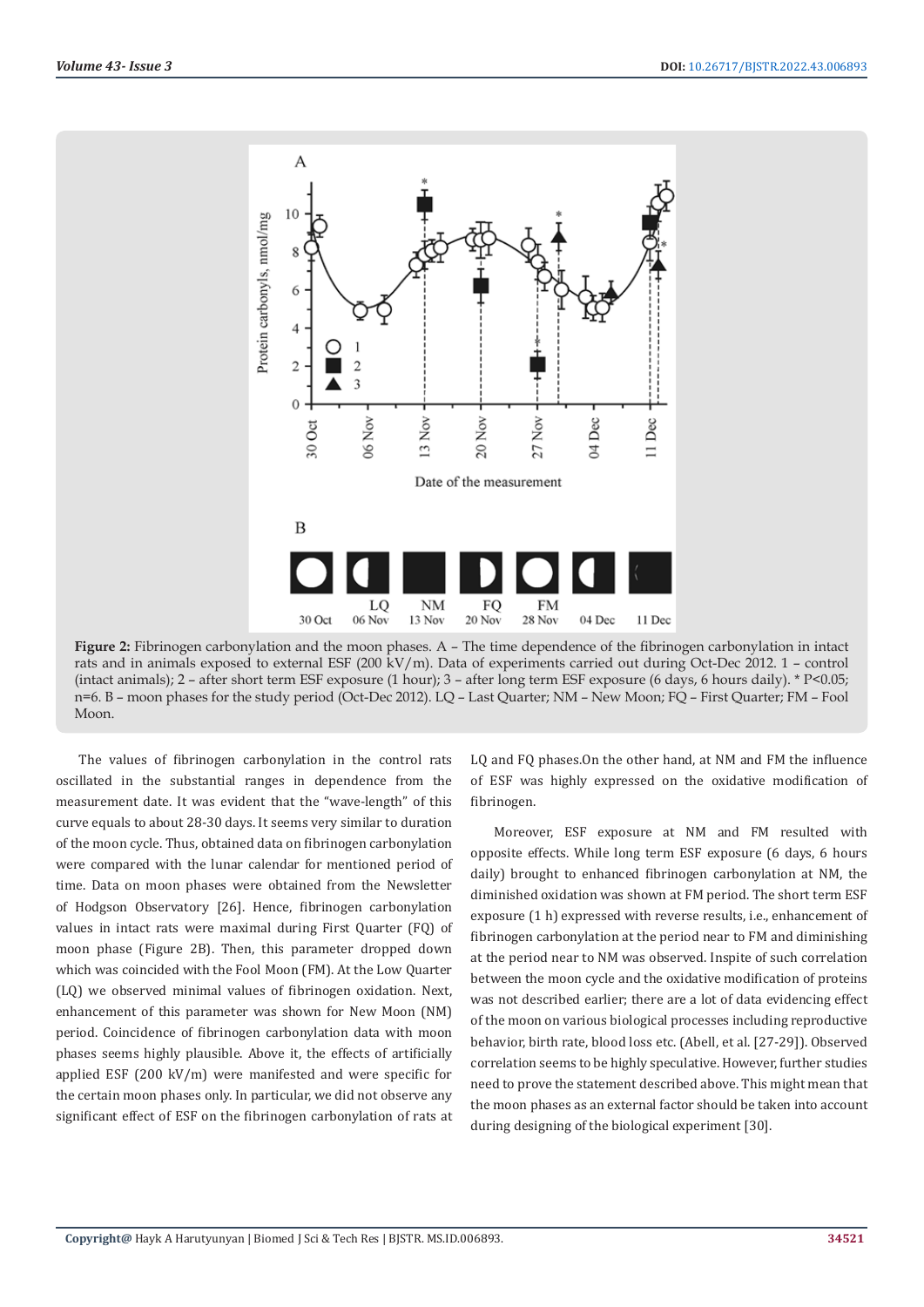#### **Conclusion**

During the period of the study of fibrinogen carbonylation in ESF exposed rats (2011-2013) the inconstancy of the data was observed. In further investigations the correlation between the level of fibrinogen oxidation and moon cycle in intact rats has been shown. The dependence from the moon phase was detected also for the effect of the external ESF on the oxidative modification of fibrinogen in rats.

#### **Declaration of Interest**

The authors report no declarations of interest.

#### **References**

- 1. HL König, AP Krueger, S Lang, W Sönnig (1981) Biological effects of environmental magnetism. New York: Springer Verlag.
- 2. H Dolezalek (1984) Atmospheric electricity. In: Weast RE (Edt.), CRC Handbook of chemistry and physics. Florida: CRC Press Inc (65<sup>th</sup> Edn.)., pp. F-158-F-l60.
- 3. [M Grandolfo \(1998\) Static electric and magnetic fields. In: Stellman JM,](https://www.iloencyclopaedia.org/part-vi-16255/radiation-non-ionizing/item/659-static-electric-and-magnetic-fields)  [McCann M \(Eds.\)., Encyclopaedia of Occupational Health and Safety.](https://www.iloencyclopaedia.org/part-vi-16255/radiation-non-ionizing/item/659-static-electric-and-magnetic-fields)  [Geneva: International Labour Office \(](https://www.iloencyclopaedia.org/part-vi-16255/radiation-non-ionizing/item/659-static-electric-and-magnetic-fields)4<sup>th</sup> Edn.)., pp. 49.25-49.29.
- 4. [\(2006\) World Health Organization \(2006\) Static Fields. Environmental](https://www.who.int/publications/i/item/9241572329)  [Health Criteria Monograph No. 232, pp. 351.](https://www.who.int/publications/i/item/9241572329)
- 5. (1996) European Commission, Non-ionizing radiation. Sources, exposure and health effects. Luxemburg: Office for Official Publications of the European Communities.
- 6. [\(2004\) Documents of NRPB. Review or the scientific evidence for limiting](https://www.emf-portal.org/en/article/10657)  [exposure to electromagnetic fields \(0-300 GHz\). National Radiological](https://www.emf-portal.org/en/article/10657)  [Protection Board \(NRPB\) 15\(3\): 1-224.](https://www.emf-portal.org/en/article/10657)
- 7. CI Kowalczuk, ZJ Sienkiewicz, RD Saunders (1991) Biological effects of exposure to non-ionising electromagnetic fields and radiation. Chilton, Didcot: NRPB.
- 8. [Lott JR, McCain HB \(1973\) Some effects of continuous and pulsating](https://pubmed.ncbi.nlm.nih.gov/4756235/)  [electric fields on brain wave activity in rats. Int J Biometeorol 17: 221](https://pubmed.ncbi.nlm.nih.gov/4756235/)  [-225.](https://pubmed.ncbi.nlm.nih.gov/4756235/)
- 9. [AA Marino, TJ Berger, JT Mitchell, BA Duhacek, RO Becker \(1974\)](https://pubmed.ncbi.nlm.nih.gov/4531272/)  [Electric field effects in selected biologic systems. Ann New York Acad](https://pubmed.ncbi.nlm.nih.gov/4531272/)  [Sci 238: 436-443.](https://pubmed.ncbi.nlm.nih.gov/4531272/)
- 10. [H Harutyunyan, G Artsruni \(2013\) Biological effects of static electric](https://pubmed.ncbi.nlm.nih.gov/23046167/)  [field: plasma/serum proteome analysis of rats. Electromagnetic Biology](https://pubmed.ncbi.nlm.nih.gov/23046167/)  [and Medicine 32\(1\): 79-94.](https://pubmed.ncbi.nlm.nih.gov/23046167/)
- 11. N Seyhan, G Güler (2006) Review of *in vivo* [static and ELF electric fields](https://pubmed.ncbi.nlm.nih.gov/17178589/)  [studies performed at Gazi biophysics department. Electromagnetic](https://pubmed.ncbi.nlm.nih.gov/17178589/)  [Biology and Medicine 25: 307-323.](https://pubmed.ncbi.nlm.nih.gov/17178589/)
- 12. H Harutyunyan, L Khachatryan, A Soghomonyan, G Artsruni (2013) Modification of oxidative processes in blood by the external static electric field. The New Armenian Medical Journal 7(1): 22-32.
- 13. [J Stikarova, R Kotlin, T Riedel, J Suttnar, K Pimkova, et al. \(2013\) The](https://www.hindawi.com/journals/tswj/2013/359621/)  [effect of reagents mimicking oxidative stress on fibrinogen function.](https://www.hindawi.com/journals/tswj/2013/359621/)  [Hindawi Publishing Corporation. The Scientific World Journal 359621.](https://www.hindawi.com/journals/tswj/2013/359621/)
- 14. [E Shacter, JA Williams, RL Levine \(1995\) Oxidative modification of](https://pubmed.ncbi.nlm.nih.gov/7750804/) [fibrinogen inhibits thrombin-catalyzed clot formation. Free Radic Biol](https://pubmed.ncbi.nlm.nih.gov/7750804/) [Med 18: 815-821.](https://pubmed.ncbi.nlm.nih.gov/7750804/)
- 15. [DJ Kennedy, S Vetteth, SM Periyasamy, M Kanj, L Fedorova, et al.](https://pubmed.ncbi.nlm.nih.gov/16446397/) [\(2006\) Central role for the cardiotonic steroid marinobufagenin in the](https://pubmed.ncbi.nlm.nih.gov/16446397/) [pathogenesis of experimental uremic cardiomyopathy. Hypertension 47:](https://pubmed.ncbi.nlm.nih.gov/16446397/) [488-495.](https://pubmed.ncbi.nlm.nih.gov/16446397/)
- 16. IC Chis, MI Ungureanu, A Marton, R Simedrea, A Muresan, et al. (2009) Antioxidant effects of a grape seed extract in a rat model of diabetes mellitus. Diabetes and Vascular Disease Research 6(3): 200-204.
- 17. [AR Ferreira, T Knakievicz, MA Bittencourt-Pasquali, DP Gelain, F](https://pubmed.ncbi.nlm.nih.gov/16978664/) [Dal-Pizzol, et al. \(2006\) Ultra high frequency-electromagnetic field](https://pubmed.ncbi.nlm.nih.gov/16978664/) [irradiation during pregnancy leads to an increase in erythrocytes](https://pubmed.ncbi.nlm.nih.gov/16978664/) [micronuclei incidence in rat offspring. Life Sciences 80\(1\): 43-50.](https://pubmed.ncbi.nlm.nih.gov/16978664/)
- 18. [RL Levine \(2002\) Carbonyl modified proteins in cellular regulation,](https://pubmed.ncbi.nlm.nih.gov/11978480/) [aging, and disease. Free Radical Biology and Medicine 32: 790-796.](https://pubmed.ncbi.nlm.nih.gov/11978480/)
- 19. Zimecki M (2006) The lunar cycle: effects on human and animal behavior and physiology. Postepy Hig Med Dosw 60: 1-7.
- 20. [EM Tarlow, M Hau, DJ Anderson, M Wikelski \(2003\) Diel changes in](https://pubmed.ncbi.nlm.nih.gov/12957473/) [plasma melatonin and corticosteron concentrations in tropical Nazca](https://pubmed.ncbi.nlm.nih.gov/12957473/) [boobies \(Sula granti\) in relation to moon phase and age. Gen Comp](https://pubmed.ncbi.nlm.nih.gov/12957473/) [Endocrinol 133\(3\): 297-304.](https://pubmed.ncbi.nlm.nih.gov/12957473/)
- 21. [V Csernus, B Mess \(2003\) Biorhythms and pineal gland. Neuro](https://pubmed.ncbi.nlm.nih.gov/15073565/) [Endocrinol Lett 24\(6\): 404-411.](https://pubmed.ncbi.nlm.nih.gov/15073565/)
- 22. [F Ahmad, TJ Quinn, J Dawson, M Walters \(2008\) A link between lunar](https://pubmed.ncbi.nlm.nih.gov/18655857/) [phase and medically unexplained stroke symptoms: An unearthly](https://pubmed.ncbi.nlm.nih.gov/18655857/) [influence? J Psychosom Res 65: 131-133.](https://pubmed.ncbi.nlm.nih.gov/18655857/)
- 23. [AG Artsruni GG, AV Zil'fian, NR Azgaldian, RA Dovlatian \(1987\) Effect](https://pubmed.ncbi.nlm.nih.gov/3125379/) [of an external electrostatic field on catecholamine secretion by rat](https://pubmed.ncbi.nlm.nih.gov/3125379/) [adrenals. Kosm Biol Aviakosm Med 21: 67-70.](https://pubmed.ncbi.nlm.nih.gov/3125379/)
- 24. [S Cohen \(1956\) Plasma protein distribution and turnover in the female](https://pubmed.ncbi.nlm.nih.gov/13363839/) [baboon. Biochem J 64: 286-296.](https://pubmed.ncbi.nlm.nih.gov/13363839/)
- 25. [RL Levine, D Garland, CN Oliver, A Amici, I Climent, et al. \(1990\)](https://www.sciencedirect.com/science/article/abs/pii/007668799086141H) [Determination of carbonyl content in oxidatively modified proteins. In:](https://www.sciencedirect.com/science/article/abs/pii/007668799086141H) [Packer L, Glazer AN, editors. Oxygen Radicals in Biological Systems Part](https://www.sciencedirect.com/science/article/abs/pii/007668799086141H) [B: Oxygen Radicals and Antioxidants. Methods Enzymol 186: 464-478.](https://www.sciencedirect.com/science/article/abs/pii/007668799086141H)
- 26.(2012) Hodgson Observatory NEWSLETTER. 2(11).
- 27. [GO Abell, B Greenspan \(1979\) The Moon and the Maternity Ward.](https://skepticalinquirer.org/1979/07/the-moon-and-the-maternity-ward/) [Skeptical Inquirer 3\(4\): 17-25.](https://skepticalinquirer.org/1979/07/the-moon-and-the-maternity-ward/)
- 28. [RG Foster, T Roenneberg \(2008\) Human responses to the geophysical](https://pubmed.ncbi.nlm.nih.gov/18786384/) [daily, annual and lunar cycles. Curr Biol 18\(17\): R784-R794.](https://pubmed.ncbi.nlm.nih.gov/18786384/)
- 29. EM Roman, G Soriano, M Fuentes, ML Gálvez, C Fernández (2004) The influence of the full moon on the number of admissions related to gastrointestinal bleeding. International Journal of Nursing Practice 10: 292-296.
- 30.(1994) Advisory group on non-ionizing radiation. Health Effects related to the use of Visual Display Units, Report of Advisory Group on Non-Ionising Radiation, Doc NRPB 5(2).